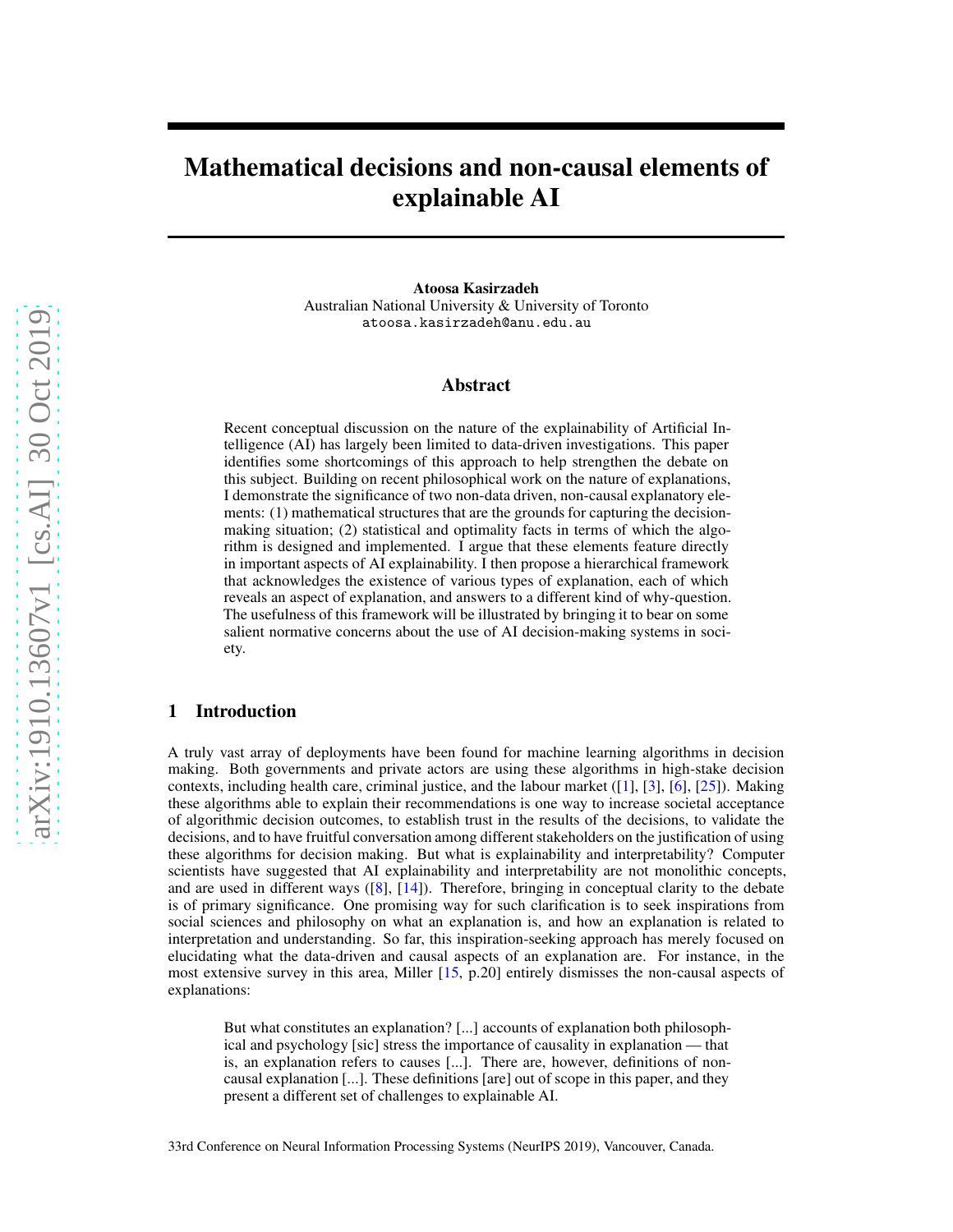This paper broadens the discourse on the explainability and interpretability of AI by incorporating some insights about non-data driven and non-causal aspects of explanation from the recent philosophical literature.<sup>[1](#page-1-0)</sup> Investigations on the nature of non-causal explanations, as developed by philosophers, have grown extensively in the last two decades ([\[2\]](#page-4-4), [\[4](#page-4-5)], [\[7](#page-4-6)], [\[13\]](#page-5-3), [\[19\]](#page-5-4), [\[20](#page-5-5)]). Drawing on this literature, I provide a more enriched and philosophically-informed conceptual framework for the explainability and interpretability of AI decision making which will facilitate descriptive and normative conversation among several stakeholders affected by AI decision-making. I take an explanation to be a response to a why-question [\[5\]](#page-4-7), and to be empirically or mathematically verifiable. I acknowledge the significance of causal and data-driven information for some types of explanations, but I argue that a thorough investigation on AI decision making and explainability requires identification of two implicit and crucial non-data driven, non-causal elements. Accordingly, I propose a hierarchy for AI explanations in which a variety of causal and non-causal information find their place in AI explanations. The explanatory hierarchy builds on Pearl's hierarchy of causation [\[17\]](#page-5-6) by adding a variety of mathematical explanations to his hierarchy. My proposed hierarchy is composed of five levels of explanation, and is sorted in ascending order of locality from the most structurally global to the most data-driven, local explanation.

Often in the literature, the two concepts of machine-learning explainability and interpretability go hand in hand, and are used interchangeably. Here is an example: "In the context of ML systems, I define interpretability as the ability to explain or to present in understandable terms to a human" ([\[8\]](#page-4-3)). To capture the many differences and similarities pertaining to explainability and interpretability, I distinguish between the two issues. I discuss that background assumptions (such as social, political, and institutional norms) influence human explanatory judgements. This suggests that explanations of a phenomenon are diverse, and are interpreted in relation to different precedent assumptions. Accordingly, I define two separate, yet closely related, schemas: an explanatory and an interpretative. The two schemas forms a conceptual framework for a focused evaluation of the implicit and explicit context of the applicability of the decision-making algorithm.

### 2 Mathematical explanations: structure, statistics, and optimization

Let us consider a deep supervised learning algorithm that sifts through several job applications to recommend a hire for company X. Nora, a competent candidate, applies for the job. Her application gets rejected by the algorithmic decision. Nora wants to know why she is rejected. She wants the explanation to have factual foundations and to be empirically valid. So far, the work on the explainability of AI has been mainly focused on building methods that generate data-driven explanations for an algorithmic decision outcome  $([9], [12], [21], [23], [26])$  $([9], [12], [21], [23], [26])$  $([9], [12], [21], [23], [26])$  $([9], [12], [21], [23], [26])$  $([9], [12], [21], [23], [26])$  $([9], [12], [21], [23], [26])$  $([9], [12], [21], [23], [26])$  $([9], [12], [21], [23], [26])$  $([9], [12], [21], [23], [26])$  $([9], [12], [21], [23], [26])$  $([9], [12], [21], [23], [26])$ . In relation to Nora's case, these attempts can be mainly summarized to answer either of the following explanatory questions: (i) What is a causal explanation for Nora's rejection? (ii) What is an associational explanation for Nora's rejection? Figure 1 illustrates how (i) and (ii) are situated in respect to Nora's explanatory question.



Figure 1: Generating explanations for algorithmic decision outcomes via AI

<span id="page-1-0"></span><sup>&</sup>lt;sup>1</sup>For simplicity, here I only focus on explainability in the context of deep supervised learning. This assumption is also justified on the ground that several critical decision-making problems have been considered to be instances of classification or regression, two tasks performed by supervised learning algorithms.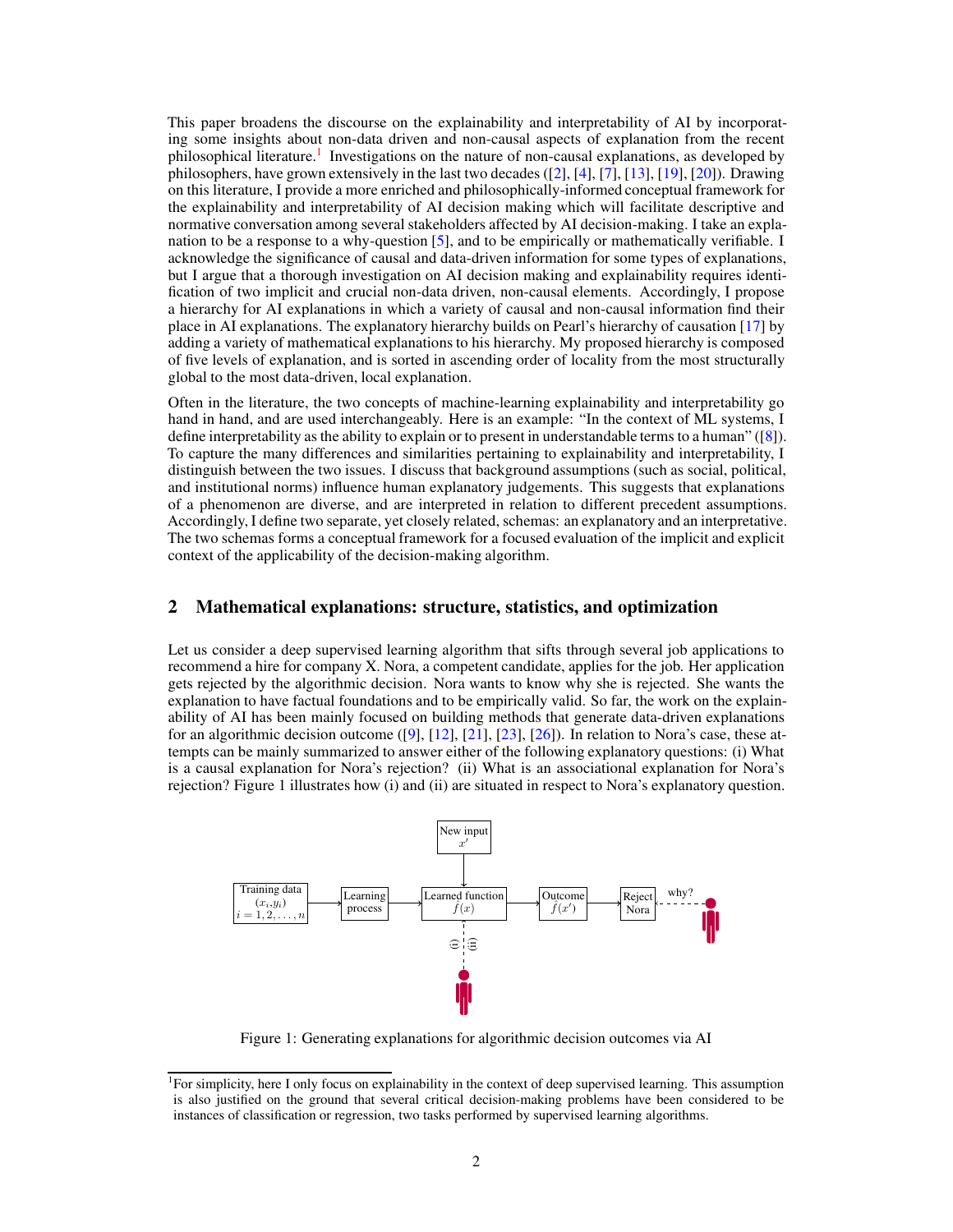I argue that this explanatory landscape is insufficient and inadequate. I begin by defending the importance of structural explanations.

The producer of an explanation for a given decision stands in a relation with the decision-making situation. This situation is represented and formulated in a particular way, and different concepts are used to specify the elements of the decision-making situation. The generated explanation is the outcome of investigation and reflection on the reasons-why for an outcome, relevant to the representation of the decision-making situation. The deep learning architecture for representation of the decision-making problem enforces an implicit assumption: there is an isomorphism between the input layer of the mathematical representation and the source of the input layer data coming from the real world that make up the decision-making situation. To represent mathematically is to have clear and distinct ideas about the stuff out there and also the relation between them: what features are important and relevant, how the decision-making configurations should be translated and reduced into numerical values on the neural network structure, such as the link between nodes and what the activation function should be. Mathematical structure and the form of representation as required by the algorithm gives a response to the explanatory question (iii): why does the algorithm merely observe Nora's attributes mathematically relevant to decision making? The answer is that to use these algorithms, the precondition is to consider some relevant features of Nora, measure them, and make them as the only input features to the algorithms. If the mathematical representation of the decision-making situation would be very different, we might expect a different decision outcome. Accordingly, a part of explanations for the decision outcomes must be framed in terms of the mathematical structures that are constitutive of the decision-making characterization, and hence of decision results. Having established the explanatory relevance of mathematical structures to algorithmic decision-making problems, I now turn to the explanatory role of statistics and optimization in warranting AI decision making.

Deep supervised learning algorithms use some methods of statistical analysis in order to predict the probability of the occurrence of an outcome. These probabilistic inferences are permitted due to statistical facts such as the law of large numbers and the central limit theorem. Therefore, the decision outcomes of several machine learning algorithms are partially dependent on statistical facts that warrant such learning from data. Such statistical facts partially govern and influence the design of the decision procedure, and therefore are an explanatory element for why a decision outcome is achieved. Moreover, there are several ways to extract causal information from statistical facts ([\[18](#page-5-11)]). The discovery process finds causal relations by analyzing statistical properties of purely observational data. These methods use the notion of conditional independence relationships in the data in order to find causal relations. Causal relations are discovered based on several statistical properties. In addition, most supervised learning algorithms are based on optimizing a particular objective function such as error minimization. Indeed, mathematical optimization is used in a variety of ways during the training of an artificial neural network. To train an artificial neural network is to resolve an optimization problem, such as Stochastic Gradient Descent. The optimization function as a part of the algorithmic design influences the decision outcome. Therefore, statistical facts and optimization methods and assumptions also warrant causal relations. Our discussion suggests the significance of the following two explanatory questions as instances of structural and optimality explanations: (iv) Why does statistical thinking and a mathematical optimization function decide Nora's hire? (v) Why does a deep structure and this training data set influence Nora's condition? The plurality of the relevant explanatory why-questions is illustrated in Figure 2.



Figure 2: The plurality of why-questions about an algorithmic decision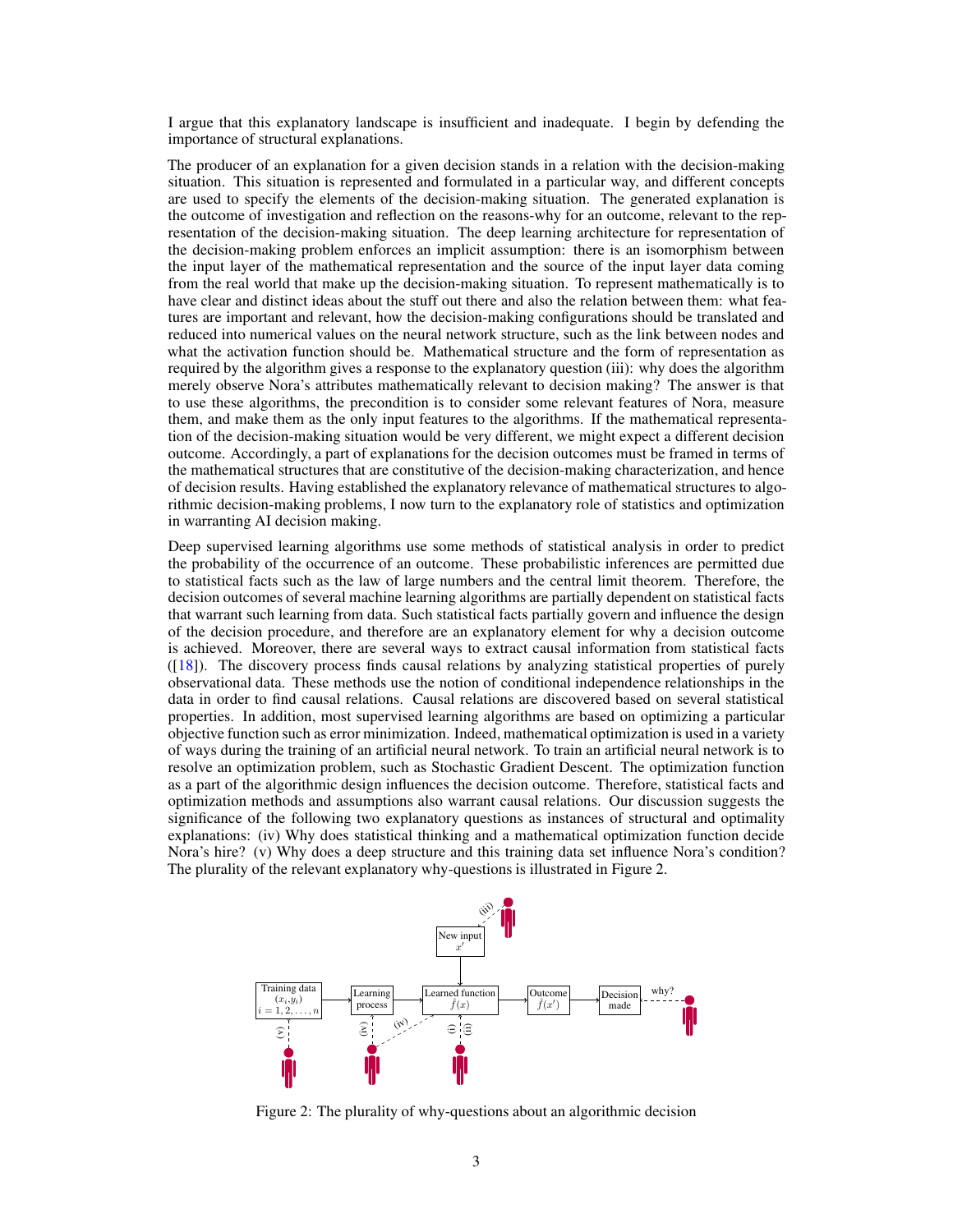## 3 The many faces of explanations

The question "what is an explanation?" has taken central stage in contemporary philosophy of science. Roughly, these discussions aim to answer one of the following three questions. (1) Are explanations reducible to causal explanations, or are there genuine cases of non-causal explanations? (2) Whether, and if so how, can I give necessary and sufficient conditions for explanations? (3) How do non-causal explanations work, if they exist at all? [\[11\]](#page-5-12) and [\[10\]](#page-4-9) offer an account of explanation that emphasizes its argumentative nature. The argumentative nature of explanations generated by AI systems has been emphasized in the literature by [\[15\]](#page-5-2) and [\[16\]](#page-5-13), among others. Since Hempel, some philosophers such as [\[22](#page-5-14)] and [\[24\]](#page-5-15) have argued that a missing element of a account of explanation is an emphasis on providing causal information hold that explanations are providing information about causal relations that are constitutive of the world. More recently, the discussion has tilted towards unveiling the non-causal elements engaged in the production of an explanation such as the explanatory roles of mathematics. A simple example reveals the insights behind the cluster of these discussions. To explain why a mother cannot divide 23 strawberries between her three children, one can appeal to mathematical facts about numbers that 23 cannot be divided 3 evenly. Of particular interest are cases of optimality explanations in which reference to an optimality notion, such as equilibrium, is responsible for an explanation of some empirical phenomena such as natural selection ([\[19\]](#page-5-4)). This extends to explanation of socially significant phenomena as well. I have now sufficient ingredients to propose the hierarchical explanatory framework.

On the top level, there is structural explanation which can unveil why a particular decision output is generated in virtue of a specific structural mapping of the decision-making situation on to a mathematical representation. On a lower level, we have statistical and optimality explanations that emphasize the statistical and optimality laws or facts engaged in forming the decision-making procedure. These two kinds of explanations acknowledge the importance of non-causal elements warranting the AI decision making. They open space for asking questions concerning justifications for reductive representation of significant decision-making attributes. It is correct that these explanations might not be understandable by a lay-person. However, this reason should not make us dismissive of the significance of these explanations. The proposed explanation hierarchy is powerful enough to be used to answer several normative questions about the context of the applicability of the algorithm. For this reason, we do not want to set minimal requirements on explanations to be merely stories given to us by AI algorithms. We want the explanations to be rooted in empirical and mathematical facts, in order to critically evaluate and discuss them. On the descending order of locality, three other levels of explanation are added to the hierarchy (inspired by [\[17\]](#page-5-6)]. These levels correspond to data-driven information, and convey causal information, rather than an emphasis on the mathematical and statistical constitution of the decision-making procedure. They are associational explanations (model-agnostic or model-dependent), causal explanations (model-agnostic or model-dependent), and example-based explanations. Each of these explanations might be textual or visual. Figure 3 illustrates this hierarchy.

My proposed explanatory hierarchy enforces a platform for conveying and communicating the explicit and implicit mathematical assumptions and social and moral norms that designers of the algorithms grapple with, and the objective functions in terms of which they design the algorithm. The functional value of the explanations, partly, depends on the audience who consume them: an explanation must result in an appropriate level of understanding or some grade of cognitive achievement for the receivers of explanations. In other words, explanations are required to be interpreted and judged against different vantage points, about whether they are good or bad, satisfactory or unsatisfactory, effective or ineffective, acceptable or unacceptable.

To discuss the understandability (or interpretability) of AI-based decisions, I use a contextual conception of understanding that I borrow from the philosophy of science literature. Philosophers have discussed explanation and understanding in the context of scientific inquiry. I carry over their views to the domain of AI explainability and interpretability. In particular, I benefit from a contextual theory of understanding as proposed by De Regt and Dieks (2005). This view suggests that Scientist S (in context C) understands phenomenon P based on theory T. In non-scientific contexts, an audience of an explanation replaces a scientist, and some normative background assumptions replace the scientific theory. I get the following theory of understanding: Audience X in context C understands why decision D is made based on the correctness of an explanation as well as their normative background assumptions N. Therefore, interpretability of AI explanations depends on the appropriate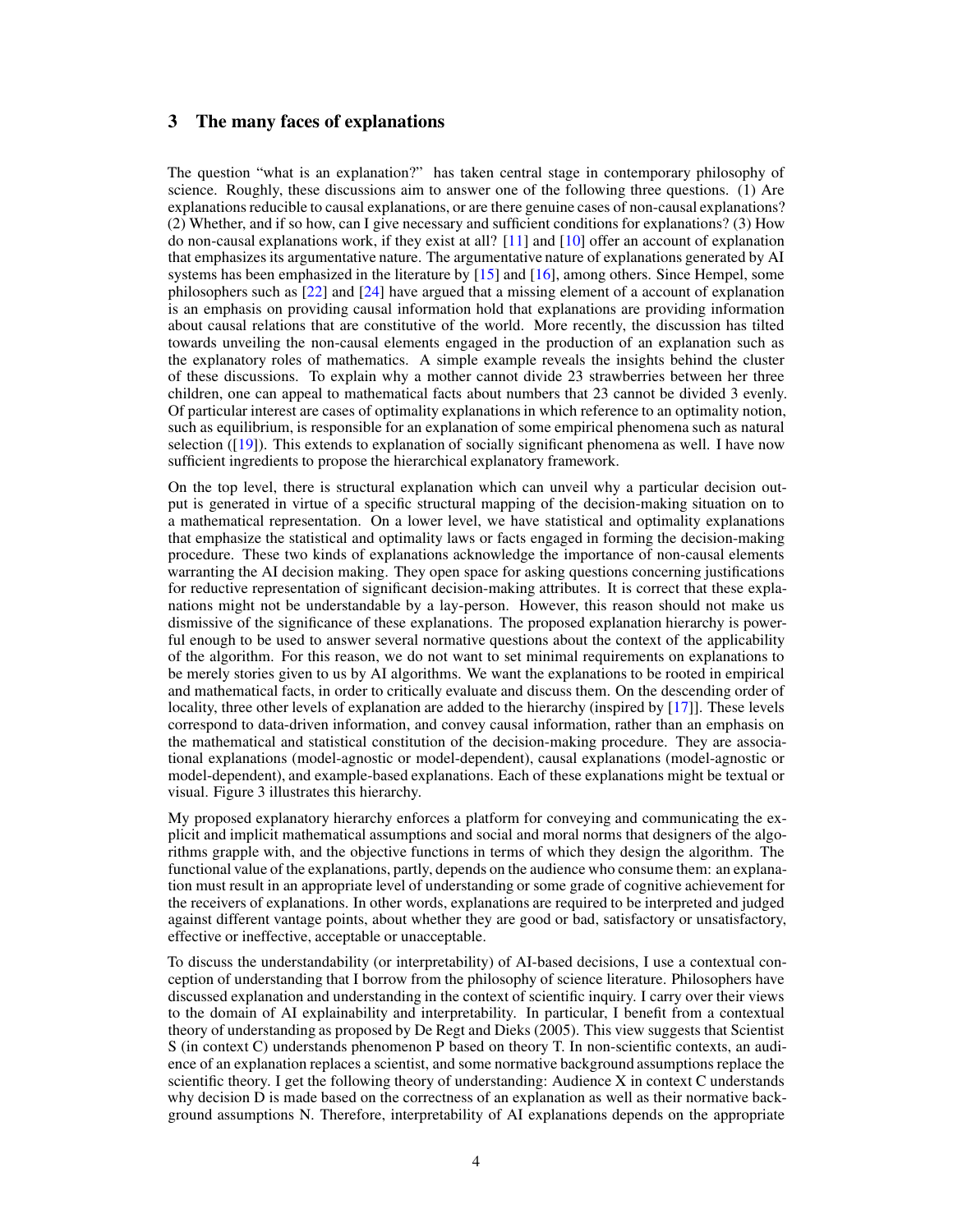

Figure 3: A conceptual framework for AI explainability/interpretability

skills of audience X and qualities of N. I do not have space left to explore and discuss the usefulness of this framework on answering socially significant normative questions. However, I hope that the hierarchical framework as illustrated in Figure 3 gives the intuition that the assumptions and norms listed on the right-hand side of the framework correspond to moral, social, or political assumptions and norms that case light on several aspects of the applicability of an algorithm. In a longer version of this paper, I discuss this point in more details.

#### References

- <span id="page-4-0"></span>[1] Angwin, J., Larson, J., Mattu, S., and Kirchner, L. (2016). Machine bias: there's software used across the country to predict future criminals. and it's biased against blacks. propublica 2016.
- <span id="page-4-4"></span>[2] Batterman, R. W. and Rice, C. C. (2014). Minimal model explanations. *Philosophy of Science*, 81(3):349–376.
- <span id="page-4-1"></span>[3] Bodó, B., Helberger, N., Irion, K., Zuiderveen Borgesius, F., Moller, J., van de Velde, B., Bol, N., van Es, B., and de Vreese, C. (2017). Tackling the algorithmic control crisis-the technical, legal, and ethical challenges of research into algorithmic agents. *Yale JL & Tech.*, 19:133.
- <span id="page-4-5"></span>[4] Bokulich, A. (2011). How scientific models can explain. *Synthese*, 180(1):33–45.
- <span id="page-4-7"></span>[5] Bromberger, S. (1966). Why-questions. In Colodny, R. G., editor, *Mind and cosmos: Essays in contemporary science and philosophy*, pages 86–111.
- <span id="page-4-2"></span>[6] Cabitza, F., Rasoini, R., and Gensini, G. F. (2017). Unintended consequences of machine learning in medicine. *Jama*, 318(6):517–518.
- <span id="page-4-6"></span>[7] Chirimuuta, M. (2017). Explanation in computational neuroscience: Causal and non-causal. *The British Journal for the Philosophy of Science*, 69(3):849–880.
- <span id="page-4-3"></span>[8] Doshi-Velez, F. and Kim, B. (2017). Towards a rigorous science of interpretable machine learning. *arXiv preprint arXiv:1702.08608*.
- <span id="page-4-8"></span>[9] Gunning, D. (2017). Explainable artificial intelligence (xai). *Defense Advanced Research Projects Agency (DARPA), nd Web*, 2.
- <span id="page-4-9"></span>[10] Hempel, C. G. (1965). Aspects of scientific explanation; and other essays in the philosophy of science.